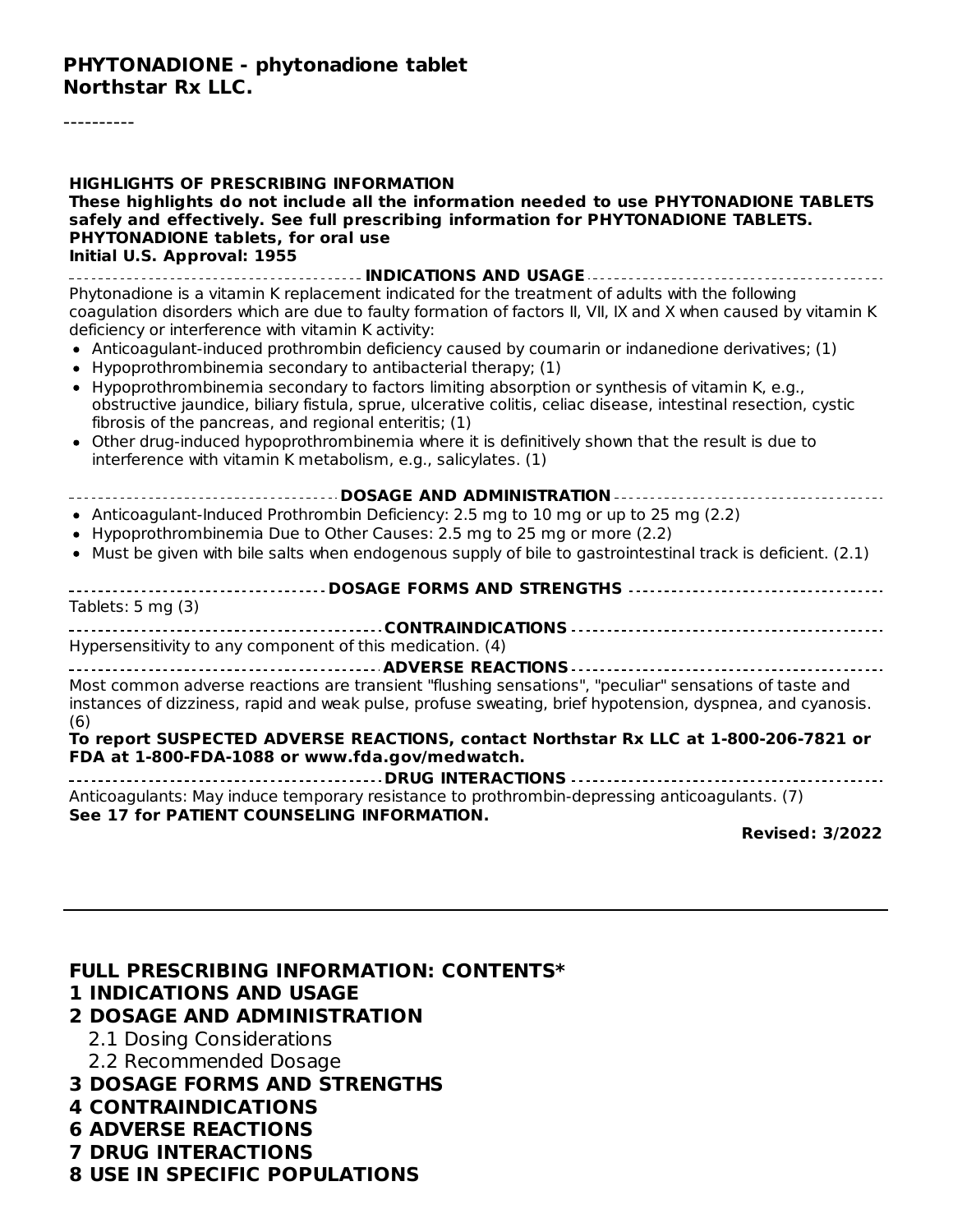- 8.1 Pregnancy
- 8.2 Lactation
- 8.4 Pediatric Use
- 8.5 Geriatric Use

## **11 DESCRIPTION**

### **12 CLINICAL PHARMACOLOGY**

- 12.1 Mechanism of Action
- 12.2 Pharmacodynamics
- 12.3 Pharmacokinetics

## **13 NONCLINICAL TOXICOLOGY**

13.1 Carcinogenesis, Mutagenesis, Impairment of Fertility

### **16 HOW SUPPLIED/STORAGE AND HANDLING**

### **17 PATIENT COUNSELING INFORMATION**

\* Sections or subsections omitted from the full prescribing information are not listed.

## **FULL PRESCRIBING INFORMATION**

## **1 INDICATIONS AND USAGE**

Phytonadione is indicated for the treatment of adults with the following coagulation disorders which are due to faulty formation of factors II, VII, IX and X when caused by vitamin K deficiency or interference with vitamin K activity.

- anticoagulant-induced hypoprothrombinemia caused by coumarin or indanedione derivatives;
- hypoprothrombinemia secondary to antibacterial therapy;
- hypoprothrombinemia secondary to factors limiting absorption or synthesis of vitamin K, e.g., obstructive jaundice, biliary fistula, sprue, ulcerative colitis, celiac disease, intestinal resection, cystic fibrosis of the pancrease, and regional enteritis;
- Other drug-induced hypoprothrombinemia where it is definitely shown that the result is due to interference with vitamin K metabolism, e.g., salicylates.

# **2 DOSAGE AND ADMINISTRATION**

## **2.1 Dosing Considerations**

Avoid the oral route when the clinical disorder would prevent proper absorption. Bile salts must be given with the tablets when the endogenous supply of bile to the gastrointestinal tract is deficient. The coagulant effects of phytonadione tablets are not immediate; improvement of international normalized ratio (INR) may take 1 to 8 hours. Interim use of whole blood or component therapy may also be necessary if bleeding is severe.

Phytonadione tablets will not counteract the anticoagulant action of heparin.

When phytonadione tablets are used to correct excessive anticoagulant-induced hypoprothrombinemia, anticoagulant therapy still being indicated, the patient is again faced with the clotting hazards existing prior to starting the anticoagulant therapy.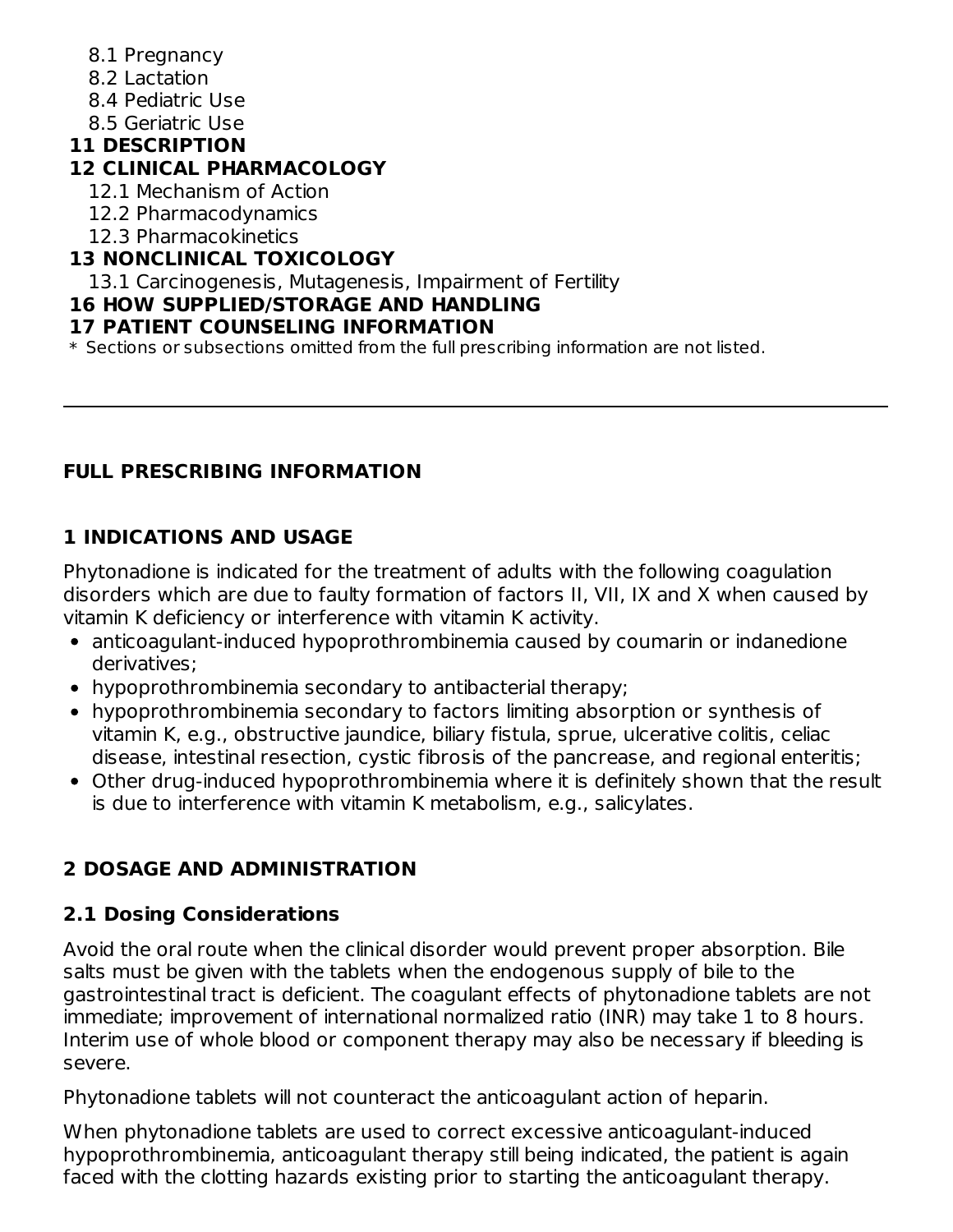Phytonadione is not a clotting agent, but overzealous therapy with vitamin K1 may restore conditions which originally permitted thromboembolic phenomena. Dosage should be kept as low as possible, and prothrombin time should be checked regularly as clinical conditions indicate.

## **2.2 Recommended Dosage**

## **Anticoagulant-Induced Prothrombin Deficiency in Adults**

The recommended dose to correct excessively prolonged prothrombin times caused by oral anticoagulant therapy is, 2.5 to 10 mg or up to 25 mg initially. In some instances 50 mg may be required. Frequency and amount of subsequent doses should be determined by prothrombin time response or clinical condition. If, in 12 to 48 hours after oral administration, the prothrombin time has not been shortened satisfactorily, repeat the dose.

Repeated large doses of phytonadione tablets are not warranted in liver disease if the response to initial use of the vitamin is unsatisfactory. Failure to respond to phytonadione tablets may indicate a congenital coagulation defect or that the condition being treated is unresponsive to vitamin K.

## **Hypoprothrombinemia Due to Other Causes in Adults**

If possible, discontinuation or reduction of the dosage of drugs interfering with coagulation mechanisms (such as salicylates, antibiotics) is suggested as an alternative to administering concurrent phytonadione tablets. The severity of the coagulation disorder should determine whether the immediate administration of phytonadione tablets is required in addition to discontinuation or reduction of interfering drugs.

The recommended dose is 2.5 mg to 25 mg or more (sometimes up to 50 mg). Evaluate INR after 6 to 8 hours, and repeat dose if INR remains prolonged. Modify subsequent dosage (amount and frequency) based upon the INR or clinical condition.

## **3 DOSAGE FORMS AND STRENGTHS**

Tablets: 5 mg, light yellow to yellow colored, round-shaped, uncoated tablets engraved with "10 14" on one side and break line on other side.

# **4 CONTRAINDICATIONS**

Phytonadione tablets are contraindicated in patients with a history of a hypersensitivity reaction to phytonadione or inactive ingredients [see Description (11)].

# **6 ADVERSE REACTIONS**

The following adverse reactions associated with the use of parenteral phytonadione were identified in clinical studies or postmarketing reports. Because some of these reactions were reported voluntarily from a population of uncertain size, it is not always possible to reliably estimate their frequency or establish a causal relationship to drug exposure.

Severe hypersensitivity reactions, including anaphylactoid reactions and deaths, have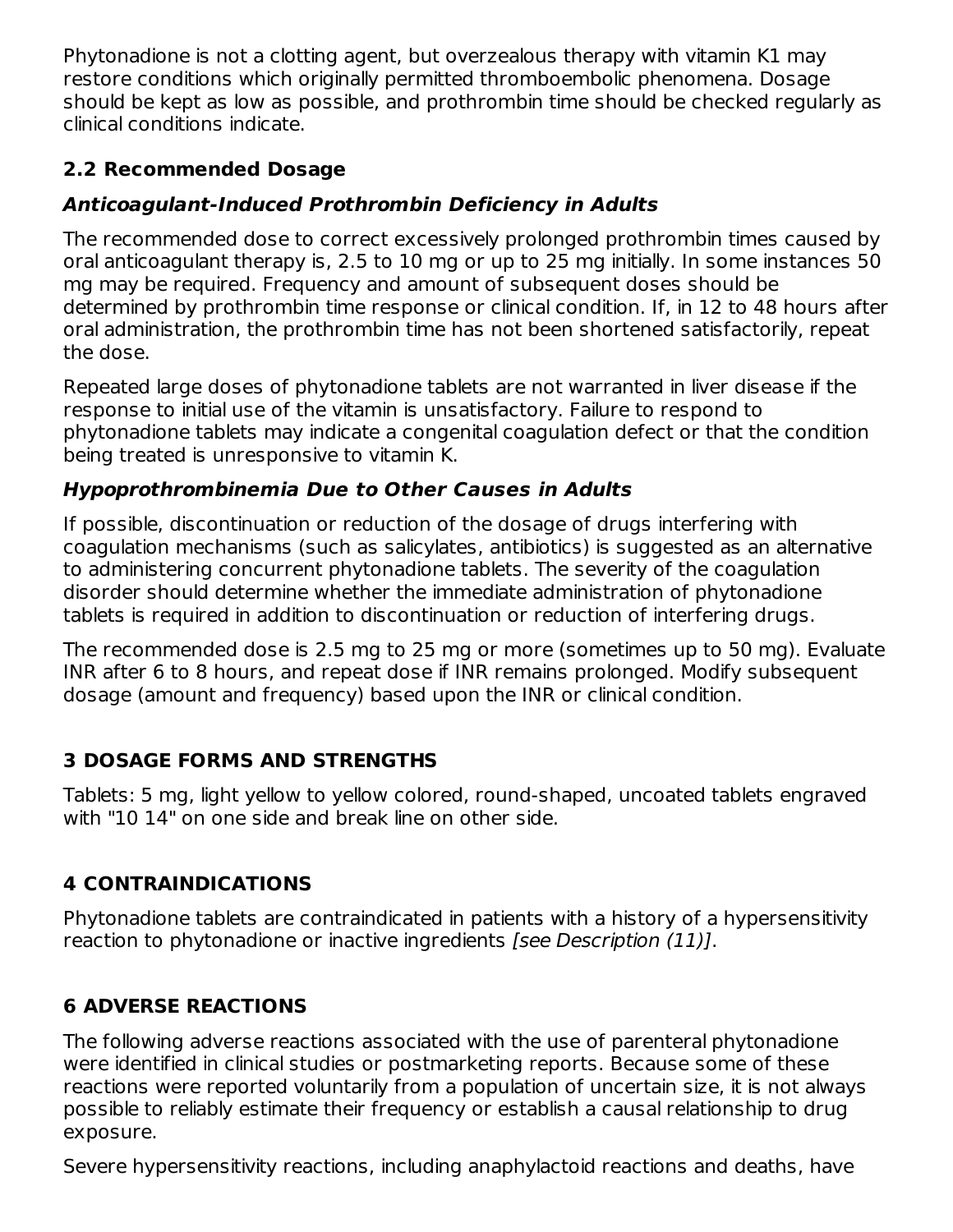been reported following parenteral administration. The majority of these reported events occurred following intravenous administration.

Transient "flushing sensations" and "peculiar" sensations of taste have been observed with parenteral phytonadione, as well as instances of dizziness, rapid and weak pulse, profuse sweating, brief hypotension, dyspnea, and cyanosis.

Hyperbilirubinemia has been observed in the newborn following administration of parenteral phytonadione. This has occurred primarily with doses above those recommended.

## **7 DRUG INTERACTIONS**

### **Anticoagulants**

Phytonadione may induce temporary resistance to prothrombin-depressing anticoagulants, especially when larger doses of phytonadione are used. Should this occur, higher doses of anticoagulant therapy may be needed when resuming anticoagulant therapy, or a change in therapy to a different class of anticoagulant may be necessary (i.e., heparin sodium).

Phytonadione does not affect the anticoagulant action of heparin.

## **8 USE IN SPECIFIC POPULATIONS**

## **8.1 Pregnancy**

### **Risk Summary**

Published studies with the use of phytonadione during pregnancy have not reported a clear association with phytonadione and adverse developmental outcomes [see Data]. There are maternal and fetal risks associated with vitamin K deficiency during pregnancy [see Clinical Considerations]. Animal reproduction studies have not been conducted with phytonadione.

The estimated background risk for the indicated population is unknown. All pregnancies have a background risk of birth defect, loss, or other adverse outcomes. In the U.S. general population, the estimated background risk of major birth defects and miscarriage in clinically recognized pregnancies is 2% to 4% and 15% to 20%, respectively.

### **Clinical Considerations**

### Disease-associated maternal and/or embryo/fetal risk

Pregnant women with vitamin K deficiency hypoprothrombinemia may be at increased risk for bleeding diatheses during pregnancy and hemorrhagic events at delivery. Subclinical vitamin K deficiency during pregnancy has been implicated in rare cases of fetal intracranial hemorrhage.

## **Data**

### Human Data

Phytonadione has been measured in cord blood of infants whose mothers were treated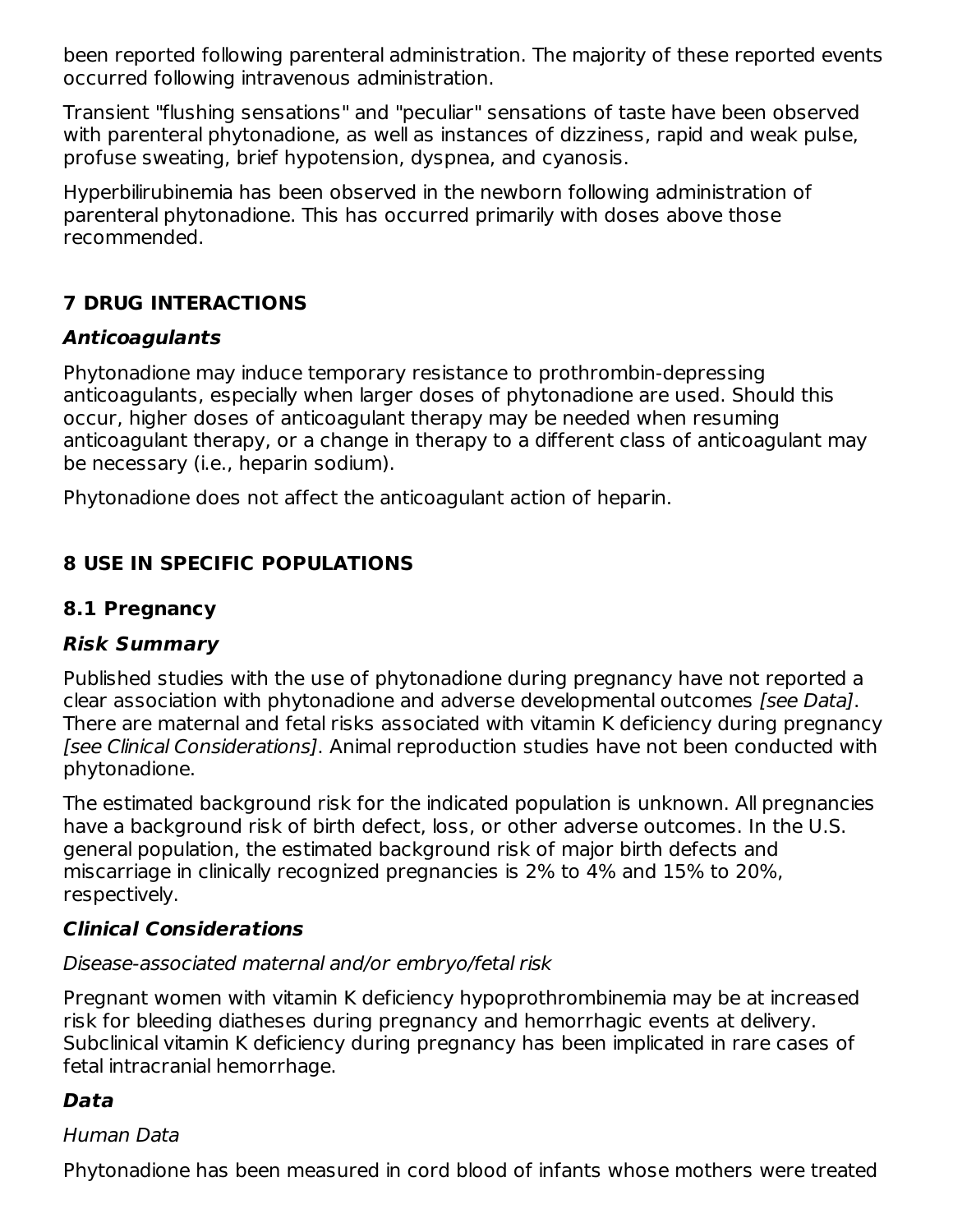with phytonadione during pregnancy in concentrations lower than seen in maternal plasma. Administration of vitamin  $\mathsf{K}_1$  to pregnant women shortly before delivery increased both maternal and cord blood concentrations. Published data do not report a clear association with phytonadione and adverse maternal or fetal outcomes when used during pregnancy. However, these studies cannot definitively establish the absence of any risk because of methodologic limitations including small sample size and lack of blinding.

### Animal Data

In pregnant rats receiving vitamin  $\mathsf{K}_1$  orally, fetal plasma and liver concentrations increased following administration, supporting placental transfer.

# **8.2 Lactation**

## **Risk Summary**

Phytonadione is present in breastmilk. There are no data on the effects of phytonadione on the breastfed child or on milk production. The developmental and health benefits of breastfeeding should be considered along with the clinical need for phytonadione and any potential adverse effects on the breastfed child from phytonadione or from the underlying maternal condition.

## **8.4 Pediatric Use**

Safety and effectiveness in pediatric patients have not been established with phytonadione. Hemolysis, jaundice, and hyperbilirubinemia in newborns, particularly in premature infants, have been reported with vitamin K.

## **8.5 Geriatric Use**

Clinical studies of phytonadione did not include sufficient numbers of subjects aged 65 and over to determine whether they respond differently from younger subjects. Other reported clinical experience has not identified differences in responses between the elderly and younger patients. In general, dose selection for an elderly patient should be cautious, usually starting at the low end of the dosing range, reflecting the greater frequency of decreased hepatic, renal, or cardiac function, and of concomitant disease or other drug therapy.

## **11 DESCRIPTION**

Phytonadione, USP is a vitamin K replacement, which is a clear, yellow to amber, viscous, and nearly odorless liquid. It is soluble in dehydrated alcohol, in benzene, in chloroform, in ether and slightly soluble in alcohol. It has a molecular weight of 450.7.

Phytonadione is 2-methyl-3-phytyl-1, 4-naphthoquinone. Its molecular formula is  $\mathsf{C}_{31}\mathsf{H}_{46}\mathsf{O}_2$  and its structural formula is: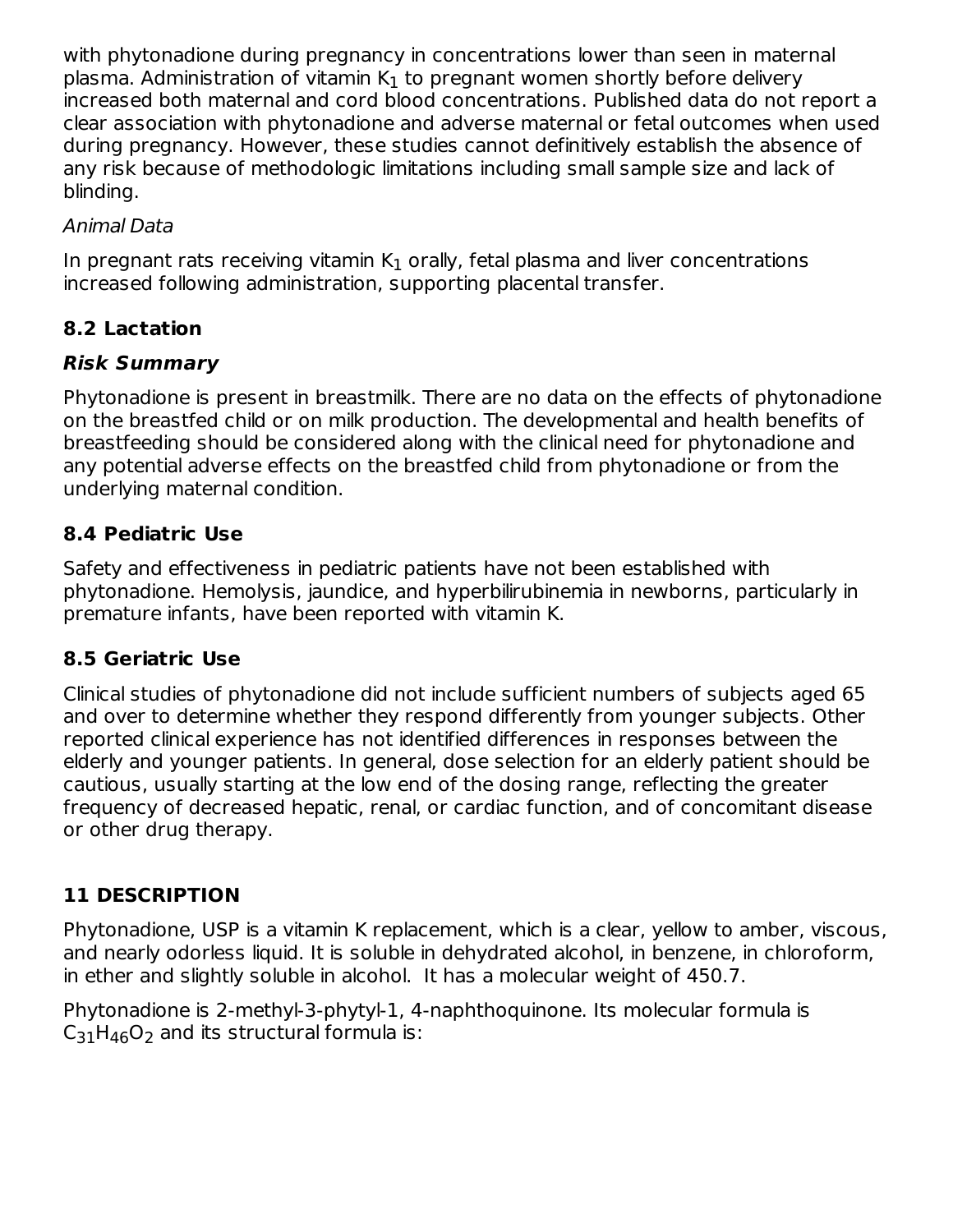

Each uncoated phytonadione tablet, USP for oral administration contains 5 mg of phytonadione, USP and contains following inactive ingredients: croscarmellose sodium, colloidal silicon dioxide, hydroxypropyl cellulose, lactose monohydrate, magnesium stearate and microcrystalline cellulose.

## **12 CLINICAL PHARMACOLOGY**

## **12.1 Mechanism of Action**

Phytonadione tablets possess the same type and degree of activity as does naturallyoccurring vitamin K, which is necessary for the production via the liver of active prothrombin (factor II), proconvertin (factor VII), plasma thromboplastin component (factor IX), and Stuart factor (factor X). The prothrombin test is sensitive to the levels of three of these four factors – II, VII, and X. Vitamin K is an essential cofactor for a microsomal enzyme that catalyzes the posttranslational carboxylation of multiple, specific, peptide-bound glutamic acid residues in inactive hepatic precursors of factors II, VII, IX, and X. The resulting gamma-carboxyglutamic acid residues convert the precursors into active coagulation factors that are subsequently secreted by liver cells into the blood.

In normal animals and humans, phytonadione is virtually devoid of pharmacodynamic activity. However, in animals and humans deficient in vitamin K, the pharmacological action of vitamin K is related to its normal physiological function, that is, to promote the hepatic biosynthesis of vitamin K-dependent clotting factors.

### **12.2 Pharmacodynamics**

Phytonadione tablets generally exert their effect within 6 to 10 hours.

## **12.3 Pharmacokinetics**

### **Absorption**

Oral phytonadione is adequately absorbed from the gastrointestinal tract only if bile salts are present.

## **Distribution**

After absorption, phytonadione is initially concentrated in the liver, but the concentration declines rapidly. Very little vitamin K accumulates in tissues.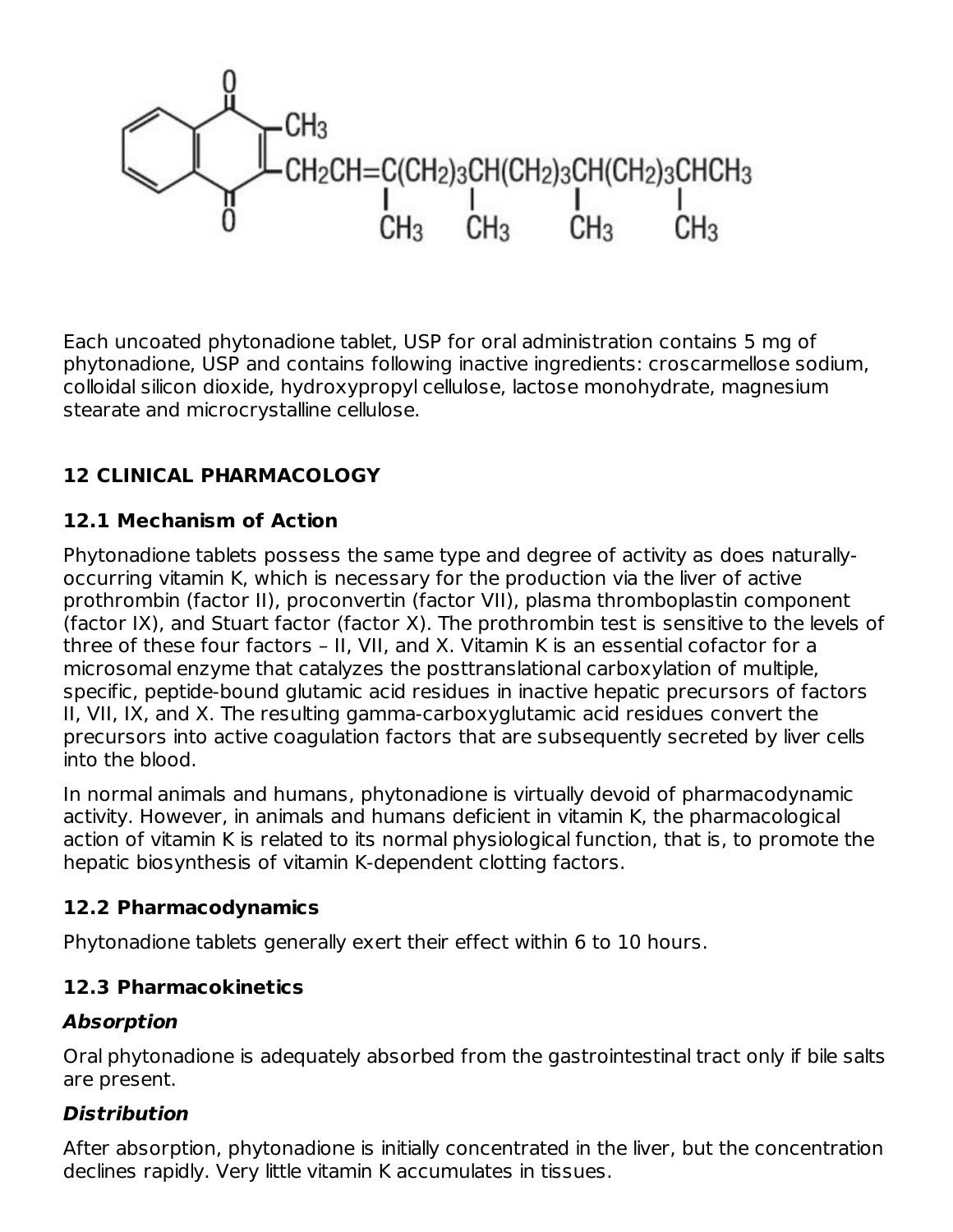#### **Elimination**

Little is known about the metabolic fate of vitamin K. Almost no free unmetabolized vitamin K appears in bile or urine.

## **13 NONCLINICAL TOXICOLOGY**

### **13.1 Carcinogenesis, Mutagenesis, Impairment of Fertility**

Studies of carcinogenicity or impairment of fertility have not been performed with phytonadione. Phytonadione at concentrations up to 2,000 mcg/plate, with or without metabolic activation, was negative in the Ames microbial mutagen test.

### **16 HOW SUPPLIED/STORAGE AND HANDLING**

Phytonadione Tablets USP, 5 mg are light yellow to yellow colored, round shaped, uncoated tablets engraved with "10 14" on one side and break line on other side and are supplied as follows:

NDC 16714-973-01 in bottle of 100 tablets

NDC 16714-973-02 in bottle of 30 tablets

### **Storage**

Store at 20°C to 25°C (68°F to 77°F); excursions permitted to 15°C to 30°C (59°F to 86°F) [see USP Controlled Room Temperature]. Always protect phytonadione tablets from light. Store in tightly closed original container and carton until contents have been used.

## **17 PATIENT COUNSELING INFORMATION**

Vitamin K $_{\rm 1}$  is fairly rapidly degraded by light; therefore, advise patients to always protect phytonadione tablets from light. Store phytonadione tablets in closed original carton until contents have been used [see How Supplied/Storage and Handling (16)].

#### **Call your doctor for medical advice about side effects. You may report side effects to FDA at 1-800-FDA-1088.**

**Please address medical inquiries to, Northstar Rx LLC at Tel.: 1-800-206- 7821.**

**Manufactured for:**

### **Northstar Rx LLC**

Memphis, TN 38141

### **Manufactured by:**

Cadila Healthcare Ltd.

Ahmedabad, India

Rev.: 03/22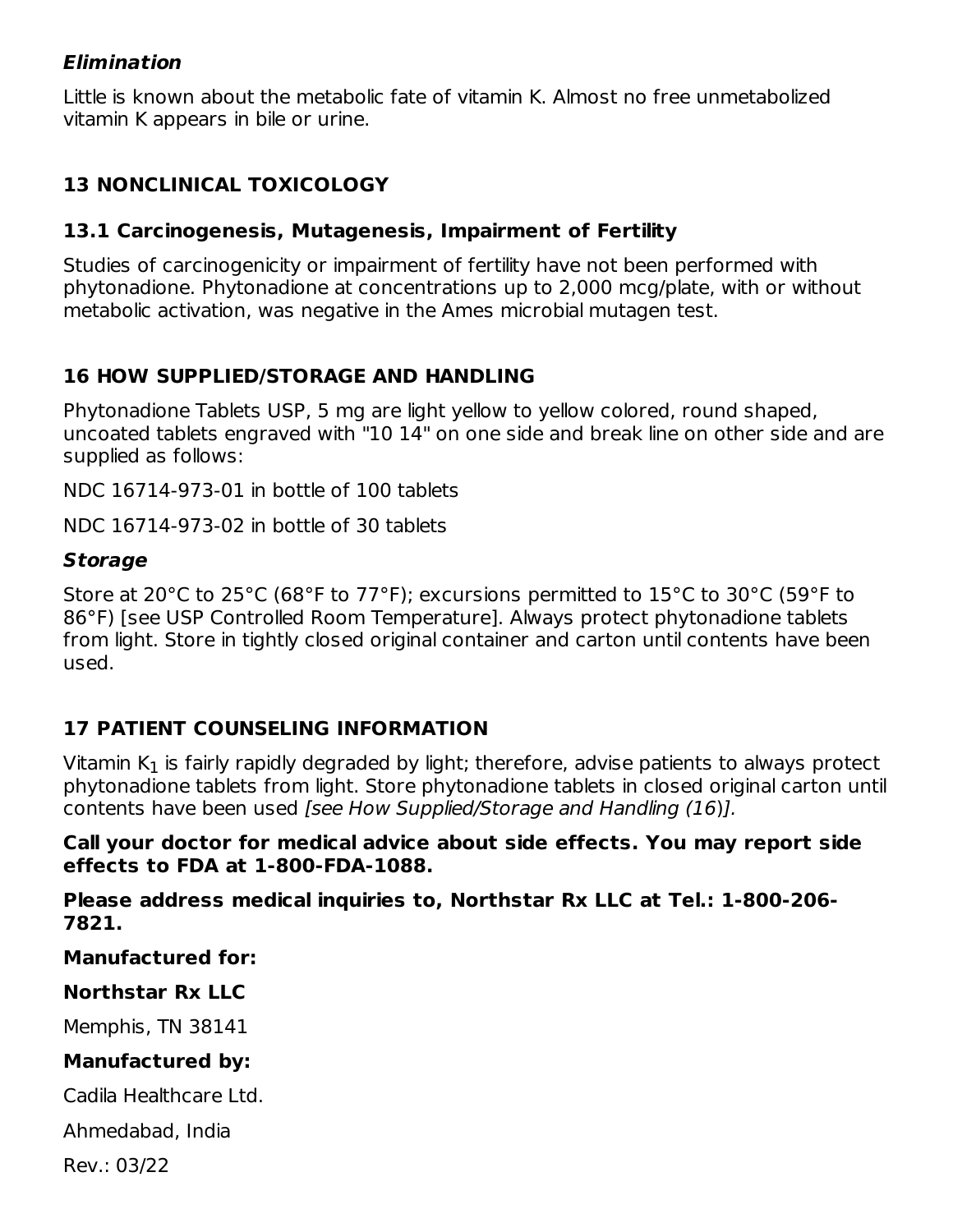## **PACKAGE LABEL.PRINCIPAL DISPLAY PANEL**

Phytonadione Tablets USP, 5 mg

100 tablets

NDC 16714-973-01

Rx only



| <b>PHYTONADIONE</b><br>phytonadione tablet                                        |                         |  |                           |               |                 |  |  |
|-----------------------------------------------------------------------------------|-------------------------|--|---------------------------|---------------|-----------------|--|--|
|                                                                                   |                         |  |                           |               |                 |  |  |
| <b>Product Information</b>                                                        |                         |  |                           |               |                 |  |  |
| <b>Product Type</b>                                                               | HUMAN PRESCRIPTION DRUG |  | <b>Item Code (Source)</b> | NDC:16714-973 |                 |  |  |
| <b>Route of Administration</b>                                                    | ORAL                    |  |                           |               |                 |  |  |
|                                                                                   |                         |  |                           |               |                 |  |  |
| <b>Active Ingredient/Active Moiety</b>                                            |                         |  |                           |               |                 |  |  |
| <b>Ingredient Name</b><br><b>Basis of Strength</b>                                |                         |  |                           |               |                 |  |  |
| PHYTONADIONE (UNII: A034SE7857) (PHYTONADIONE - UNII: A034SE7857)<br>PHYTONADIONE |                         |  |                           |               | 5 <sub>mg</sub> |  |  |
|                                                                                   |                         |  |                           |               |                 |  |  |
| <b>Inactive Ingredients</b>                                                       |                         |  |                           |               |                 |  |  |
| <b>Ingredient Name</b>                                                            |                         |  |                           |               | <b>Strength</b> |  |  |
| CELLULOSE, MICROCRYSTALLINE (UNII: OP1R32D61U)                                    |                         |  |                           |               |                 |  |  |
| <b>CROSCARMELLOSE SODIUM (UNII: M280L1HH48)</b>                                   |                         |  |                           |               |                 |  |  |
| HYDROXYPROPYL CELLULOSE (110000 WAMW) (UNII: 5Y0974F5PW)                          |                         |  |                           |               |                 |  |  |
|                                                                                   |                         |  |                           |               |                 |  |  |